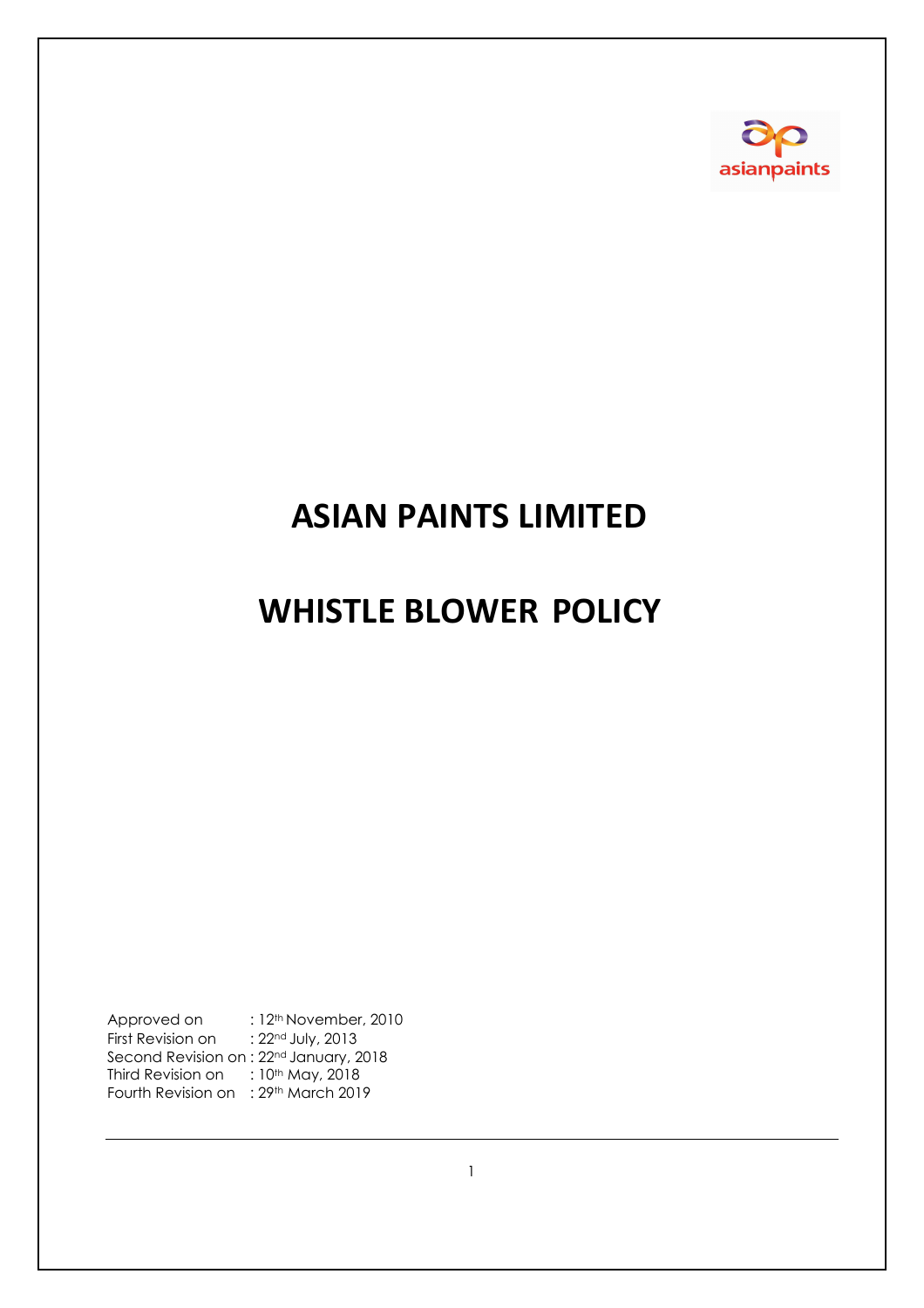

# *I. Introduction*

The Company believes in conducting its business and working with all its stakeholders, including employees, customers, suppliers, shareholders and business associates in an ethical and lawful manner by adopting highest standards of professionalism, honesty, integrity and ethical behavior. The Company encourages its employees and Business Associates, who know or suspect any discrimination, harassment, victimization or any unfair practices, which is not in line with the Company's Code of Conduct or law of the land, to come forward and raise it through this Policy.

This policy is an extension of the Company's Code of Conduct and should be read with various policies under the Code. This policy is issued pursuant to Section 177 of the Companies Act, 2013 read with Rule 7 of the Companies (Meetings of Board and its Powers) Rules, 2014 and SEBI (Listing Obligations and Disclosure Requirements) Regulations, 2015 ("**LODR Regulations**"). SEBI LODR *inter-alia*, provides, for all listed companies to establish a vigil mechanism enabling stakeholders, including individual employees, their representative bodies and business associates, to freely communicate their concerns about illegal or unethical practices including instances of leak of Unpublished Price Sensitive Information("**UPSI**").

The objective of this Whistle Blower Policy ("**Policy**") is:

- a. to provide employees and Business Associates a framework and to establish a formal mechanism or process whereby concerns can be raised;
- b. to encourage persons to report incidents of unfair and fraudulent practices regarding the Company; and
- c. to provide protection to those who report such irregularities or unfair practices including instances of leak of UPSI.

Notwithstanding anything provided in this Policy, all incidents and instances of leak or suspected leak of UPSI reported by any Employee or Business Associate under this Policy, shall be decided and resolved in the manner as set out under the "Policy and Procedures for Inquiry in the Event of Leak or Suspected Leak of UPSI".

# *II. Definitions*

"Asian Paints Ethics Hotline" is a tool to enable employees report any instances of fraud, abuse or misconduct or malpractices at workplace.

"Audit Committee" means the Audit Committee constituted by the board of directors of the Company in accordance with Section 177 of the Companies Act, 2013 and Regulation 18 of the Securities Exchange Board of India (Listing Obligations & and Disclosure Requirements) Regulations 2015, as amended from time to time.

"Business Associates" means vendors associated with the Company and who have dealt with the Company or have been associated with the Company successfully or unsuccessfully in the past.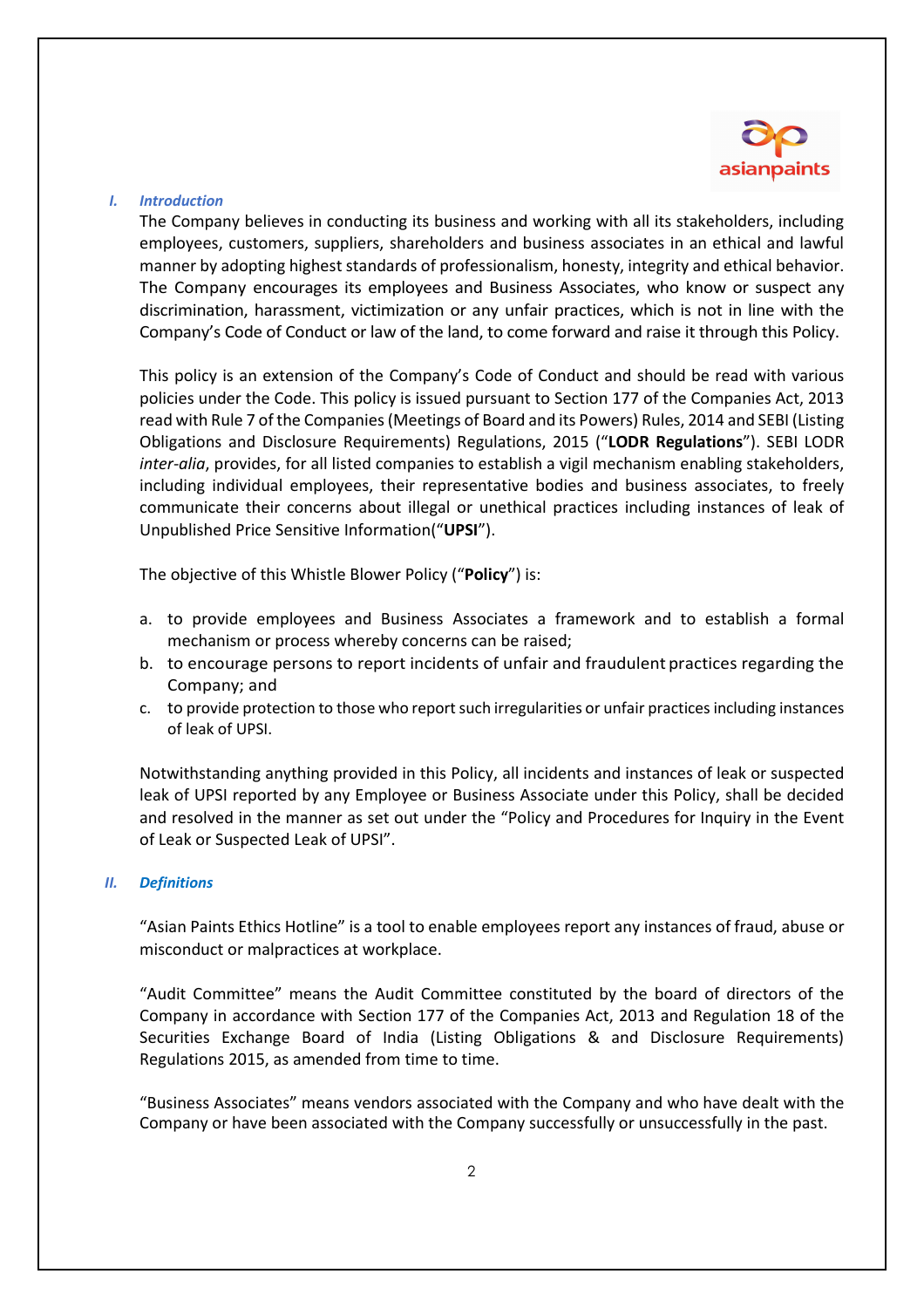"Compliance Officer" shall be the Company Secretary of Asian Paints Limited.

"Company" shall mean Asian Paints Limited.

"Disciplinary Action" means any action that can be taken on the completion of / during the investigation proceedings including but not limiting to a warning, imposition of fine, suspension from official duties or any such action as is deemed to be fit considering the gravity of the matter.

"Employee" for the purpose of this Policy means every employee of the Company (whether working in India or abroad) including employees seconded to the subsidiaries of the Company and/or any Joint Venture and of the subsidiaries or Joint Venture and people employed on contractual basis.

"Ethics Committee" means a Committee which shall comprise of the Managing Director & CEO, the CFO & Company Secretary and the Vice President – Human Resources, for the purpose of receiving and investigating all complaints, Protected Disclosures and any matter in connection therewith, as per directions, if any, by the Audit Committee under this Policy.

"Protected Disclosure" means any communication made in good faith that discloses or contains certain information by a written/oral communication through any channels as mentioned in Point V (c) of this Policy, which evidences unethical or improper activity in relation to the Company including leak of UPSI.

"Unpublished Price Sensitive Information" or "UPSI" shall have the meaning assigned to it under the Code of Conduct to Regulate, Monitor and Report Trading by Designated Persons adopted by Asian Paints Limited.

"Whistle Blower" is someone who discloses a Protected Disclosure under this Policy.

# *III. Scope of Policy*

The Policy covers any concern with respect to unlawful or unethical or improper practice or act or activity that could have grave impact on the operations, performance of the business or reputation of the Company and may include, but is not limited to, any of the following:

- i. Abuse of authority by an employee or biased or favored approach or behavior;
- ii. Breach of contract with the company;
- iii. Negligence causing substantial and specific danger to public health and safety and the environment;
- iv. Manipulation of company data /records;
- v. Disclosure of confidential / proprietary information to unauthorized personnel;
- vi. Financial irregularities, including fraud, or suspected fraud;
- vii. Criminal activity or offence affecting operations or functioning of the Company;
- viii. Unauthorized disclosure of confidential/propriety/ Price Sensitive information;
- ix. Deliberate violation of law/regulation/ legal obligation;
- x. Wastage/misappropriation of company funds/assets;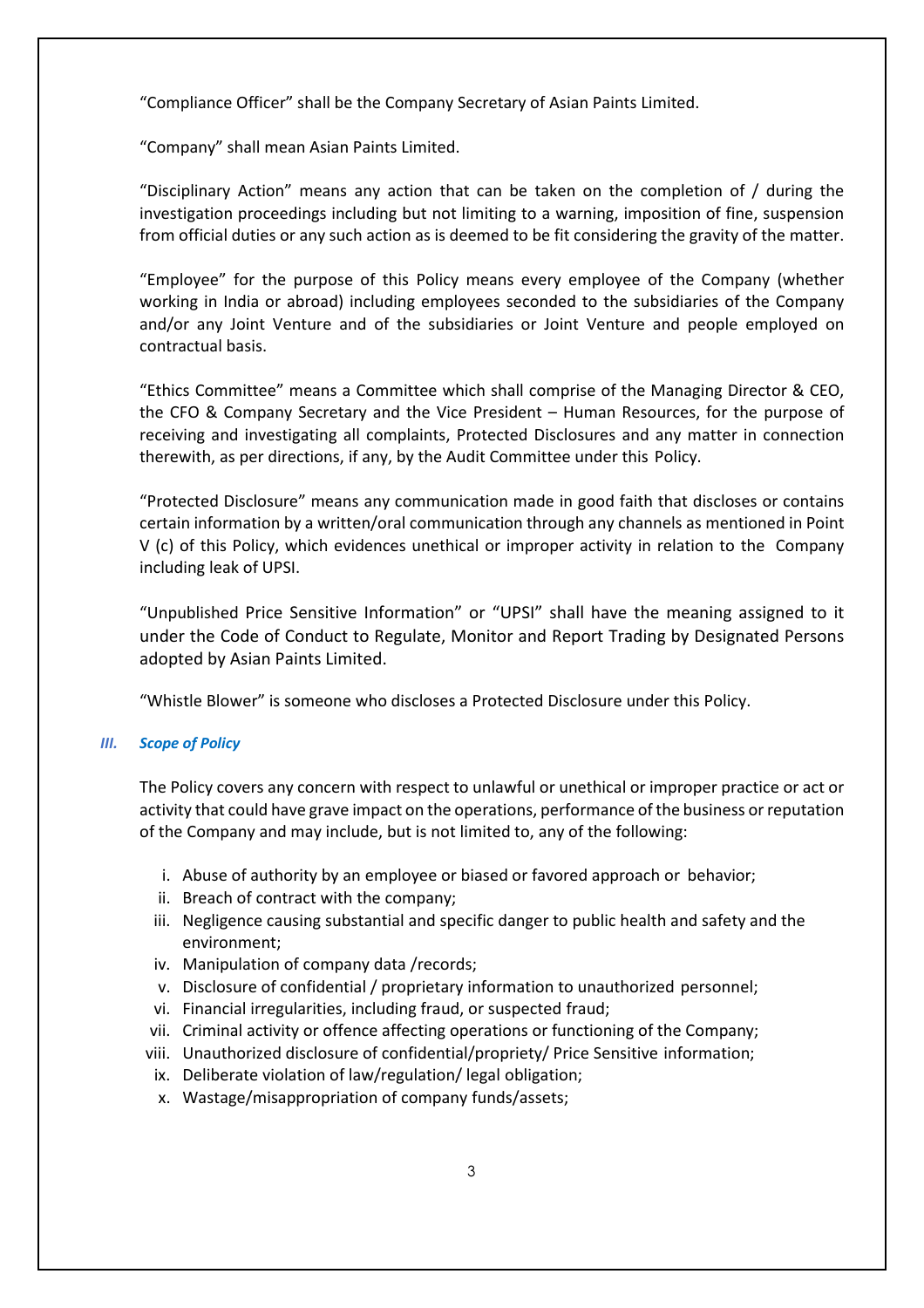- xi. Breach of Code of Conduct of the Company or the Policy for Prevention of Sexual Harassment or any other rule or Policy as may be formulated by the Company from time to time;
- xii. Leak of UPSI; and
- xiii. Any other unethical, biased, favored or fraudulent activity.

# *IV. Disqualification*

This Policy should not be misused by any person to make frivolous or malicious or bogus disclosures to the Ethics Committee and /or the Audit Committee.

Whistle Blowers, who make a minimum of 2 (two) Protected Disclosures, which have been subsequently found to be frivolous or bogus with malafide intent, will be disqualified from reporting further Protected Disclosures under this Policy for such period as the Ethics Committee or Chairperson of the Audit Committee may decide. The Ethics Committee and / or the Chairman of the Audit Committee may impose a penalty or decide that Disciplinary Action may be taken against such Whistle Blowers.

# *V. Procedure for making Protected Disclosure*

# **a) Employees:**

Employees can make Protected Disclosures to the Ethics Committee, on becoming aware of any wrongful conduct or activity or leak of any UPSI, as soon as possible through any of the channels mentioned in Point V (C) of this Policy. Detailed FAQs (Frequently Asked Questions) regarding the Asian Paints Ethics Hotline are available on the intranet web-site of the Company. Employees may refer the same for using the Asian Paints Ethics Hotline for making Protected Disclosures.

# **b) Business Associates:**

Business associates can make Protected Disclosures to the Ethics Committee, on becoming aware of any wrongful conduct or activity or leak of any UPSI as soon as possible through any of the channels mentioned in Point V (C) of this Policy.

# **c) Reporting Channels:**

Following channels are available to whistleblower for making protected disclosure:

1. In the form of a letter (handwritten or typed) written in English, Hindi or in the regional language of the place of employment of the Whistle Blower. It should be marked as private and confidential and sent to the below mentioned address:

> Ethics Committee, Asian Paints Limited 6A, Shantinagar, Santacruz (East), Mumbai – 400 055

2. Through toll free number or web reporting facility of Asian Paints Ethics Hotline. Details of Toll Free Number and web reporting are mentioned in FAQs and can alternatively be viewed on company's intranet website.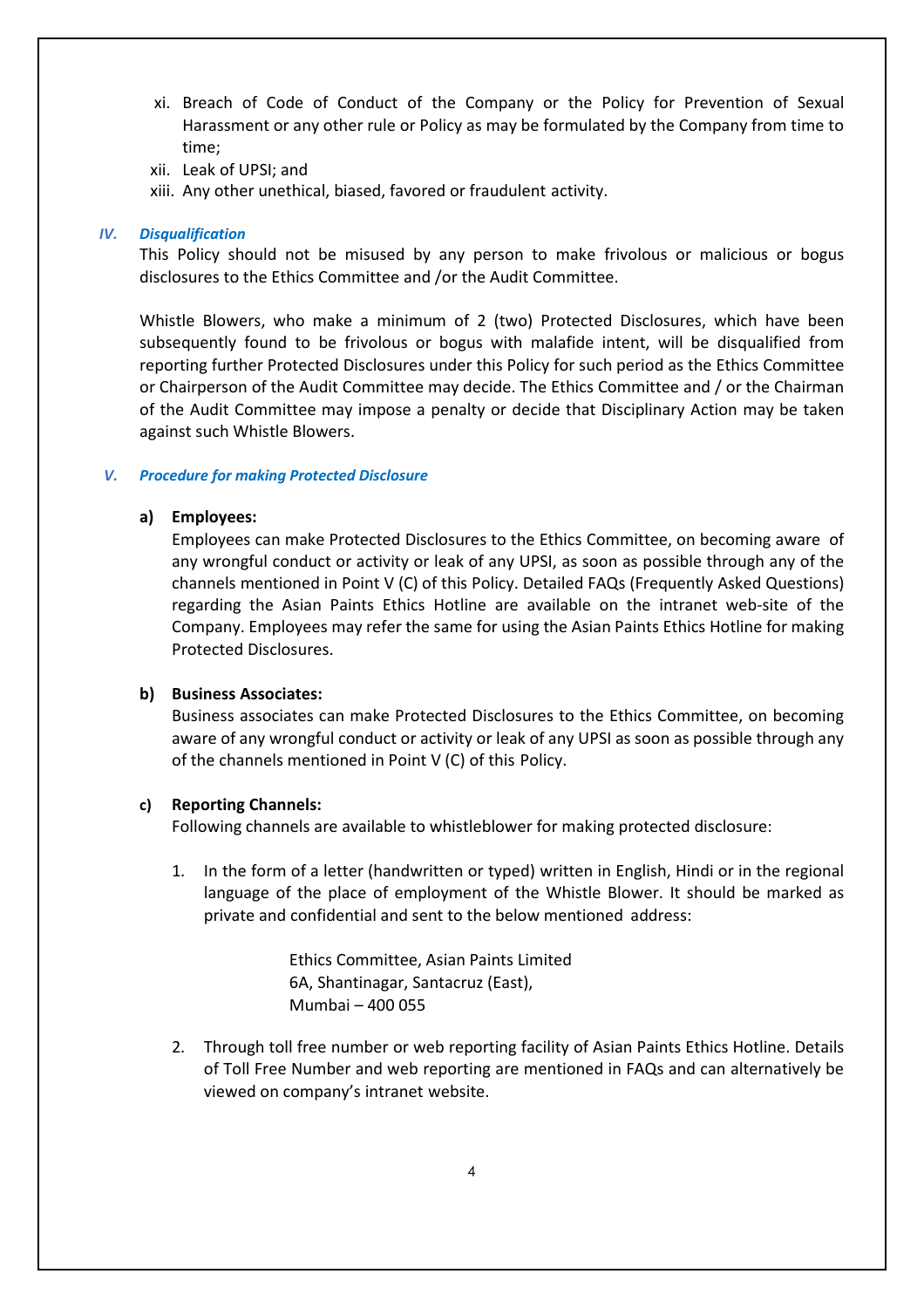3. In the form of an email and shall be e-mailed at the following email id, which shall be accessed by the members of the Ethics Committee

whistle.blower@asianpaints.com

4. Protected Disclosures can also be reported orally to any of the members of the Ethics Committee. Oral reports will be subsequently documented by the Ethics Committee for onward investigation.

# **d) Procedure:**

- If a protected disclosure is received by any other employee of the Company other than the Ethics Committee, the same should be forwarded immediately to the Ethics Committee for further appropriate action. Such Employee should not disclose the identity of Whistle Blower and Protected Disclosure made to anyone other than Ethics Committee and appropriate care must be taken to keep the identity of the Whistle Blower confidential.
- Protected Disclosures should preferably be reported in writing so as to ensure a clear understanding of the issues raised.
- The Company encourages and strongly recommends that the Whistle Blower discloses his/her name in the Protected Disclosure.
- The Company encourages and strongly recommends that the Protected Disclosure contains necessary and relevant details of the fraud or misconduct or suspected fraud or misconduct or any other unfair practice including, the name and designation of the Employees or any other person who have engaged or who may have engaged, in the opinion of the Whistle Blower, in the misconduct or fraud or any other unfair practice or leak of UPSI, name and contact number of the Whistle Blower (if the complaint is not intended to be filed anonymously), information or copy(ies) of the documentary proof or evidence in support of the complaint, if any and the impact/effect, either monetary or otherwise, on the Company, if possible; and
- In the following circumstances the Protected Disclosure can be made directly to the Chairperson of the Audit Committee of the Board of Directors of the Company.
	- a. If the Whistle Blower is of the opinion or has a reasonable doubt that the members of the Ethics Committee or the Investigating Officer are part of the Protected Disclosure or
	- b. In exceptional circumstances, where the matter is of grave nature,
	- c. The Disclosure can be made to the Chairperson of the Audit Committee of the Board of Directors at the following address:

Chairperson of the Audit Committee of the Board of Directors Asian Paints Limited, 6A, Shantinagar, Santacruz (East), Mumbai – 400 055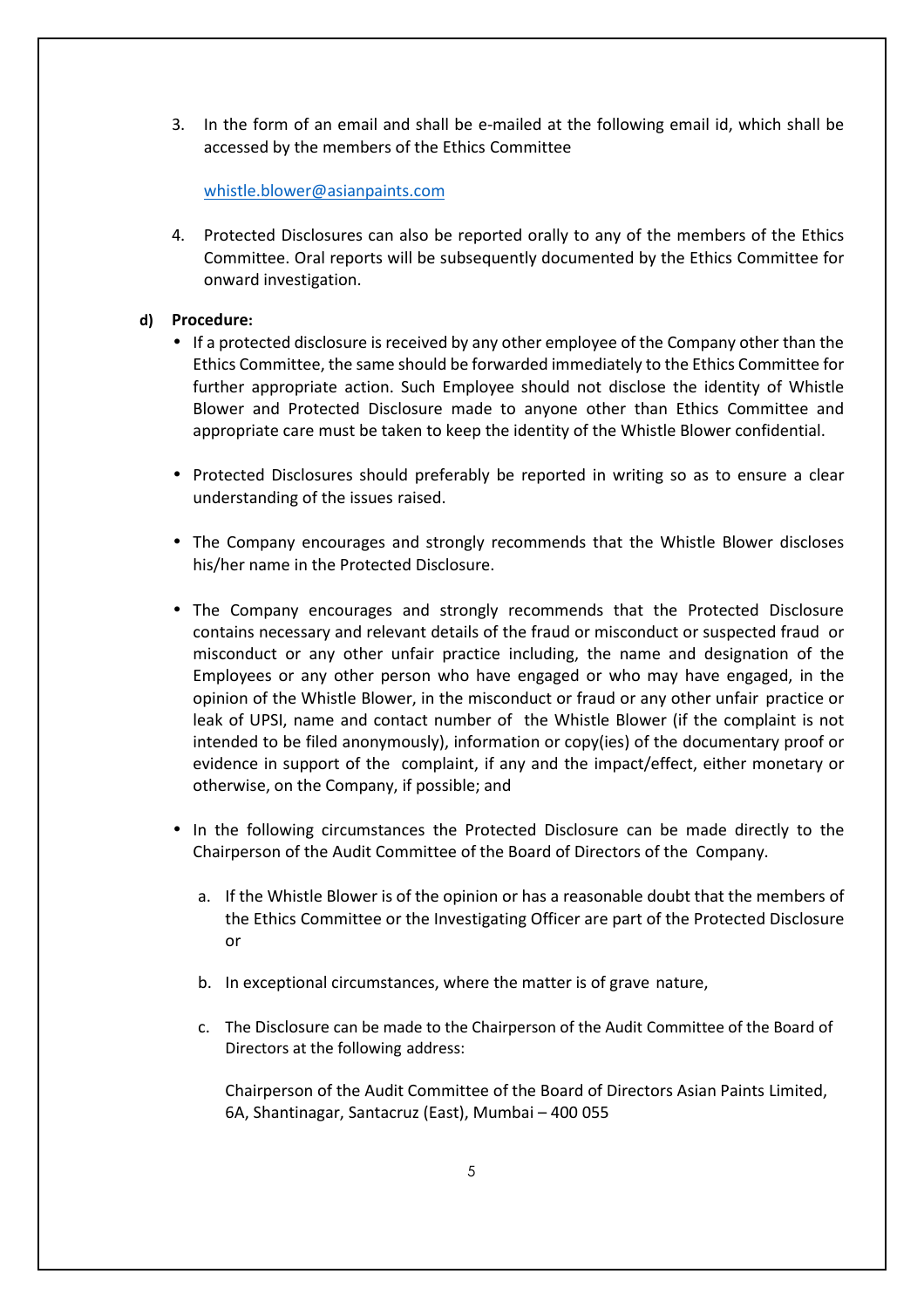#### *VI. Investigation*

# **a) For Protected Disclosures received by Ethics Committee**

Ethics Committee will make an initial enquiry of Protected Disclosure received by them. If an initial enquiry by the Ethics Committee confirms that the Protected Disclosure has no basis, or it is not a matter to be taken up for investigation under this Policy, the Protected Disclosure may be dismissed and the decision will be documented for future reference.

If the initial inquiry by the Ethics Committee, indicates that the matter disclosed under Protected Disclosure needs to be investigated further, they may order investigation and inquiry and appoint such person or persons as they may consider necessary for conducting the investigation (hereinafter referred to as "Investigation Officer")

# **b) For Protected Disclosures received by Chairperson of the Audit Committee**

Chairperson of the Audit Committee will make an initial enquiry of Protected Disclosure received by him/her. If an initial enquiry by the Chairperson of the Audit Committee confirms that the Protected Disclosure has no basis, or it is not a matter to be taken up for investigation under this Policy, the Protected Disclosure may be dismissed and the decision will be documented for future reference.

If the initial inquiry by the Chairperson of the Audit Committee, indicates that the matter disclosed under Protected Disclosure needs to be investigated further, Chairperson of the Audit Committee may order investigation and inquiry and appoint such person or persons as they he/she may consider necessary for conducting the investigation (hereinafter referred to as "Investigation Officer")

# **c) Investigation Procedure**

- The inquiry/ investigation shall be conducted in a fair manner and provide an equal opportunity for hearing to the affected party.
- The Investigation Officer shall hold inquiry in the matter and shall submit a report to Ethics Committee / Chairperson of the Audit Committee not later than 45 days from the date on which the Protected Disclosure was received by the Ethics Committee Chairperson of Audit Committee. The Investigation Officer may seek an extension for submitting the report to the Ethics Committee / Chairperson of Audit Committee for a further period of 30 days or such other period, which may be allowed at the discretion of the Ethics Committee / Chairperson of Audit Committee provided that there is sufficient cause shown by the Investigation officer for extending the time period.
- The Whistle Blower is expected to co-operate with the Investigation Officer, when the matter is under inquiry and is expected to disclose such information or provide documents as may be required for the purpose of the investigation.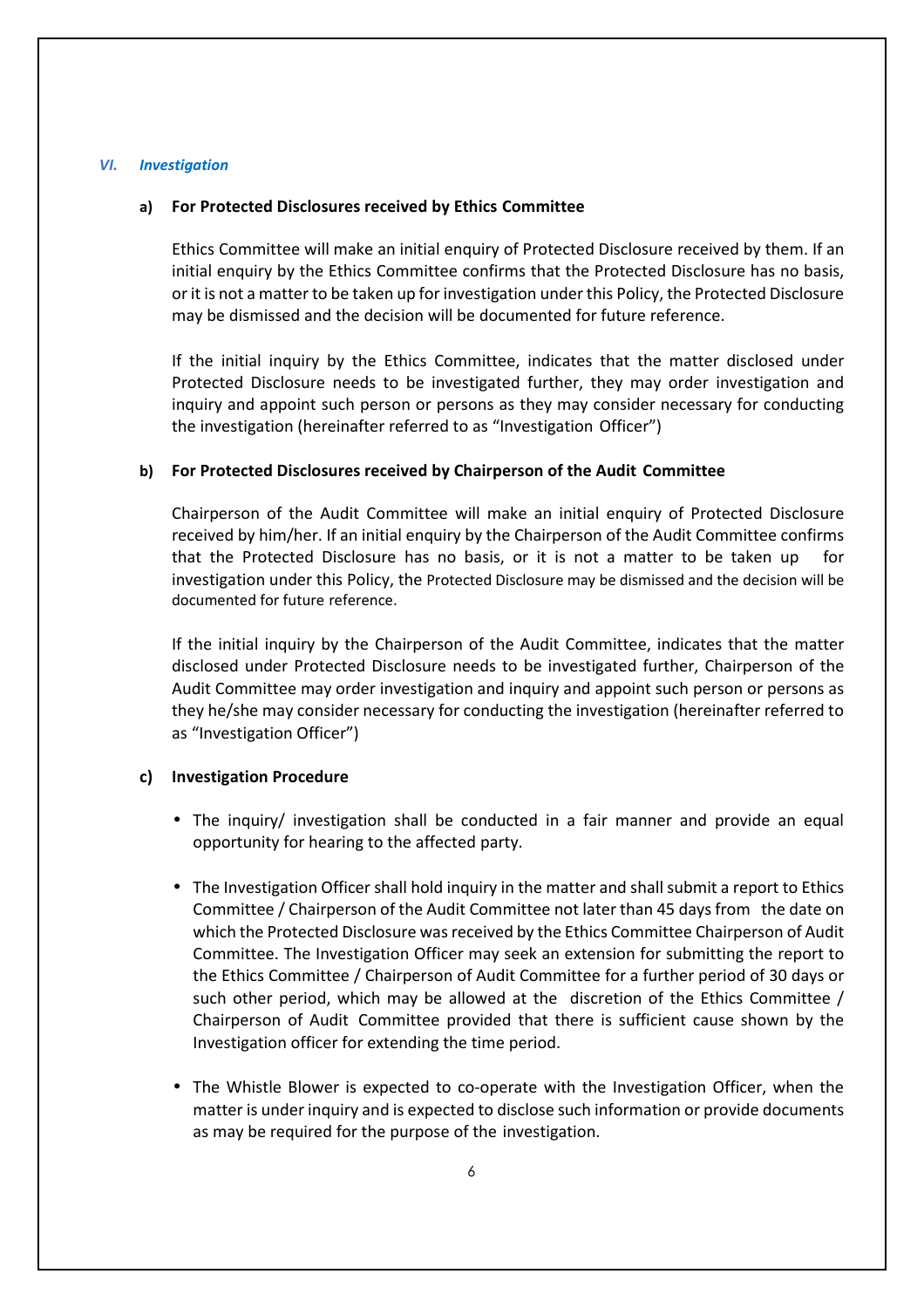- The Investigation Officer may appoint external advisers as consultants to assist them in the inquiry, if necessary
- On submission of report, the Ethics Committee / Chairperson of Audit Committee may:
	- a. In case the Protected Disclosure is proved, order such Disciplinary Action as the Ethics Committee / Chairperson of the Audit Committee may think fit and may order adoption of preventive measures to avoid recurrence of the matter

or

Depending upon the seriousness of the matter, may refer the matter to the Audit Committee of the Company with its recommendations. The Audit Committee may order such Disciplinary Action, with or without modifications to recommendations of the Ethics Committee, as it may deem fit and may order adoption of preventive measures to avoid reoccurrence of the matter.

A summary of all Disciplinary Actions taken by the Ethics Committee / Chairperson of the Audit Committee must be reported on a quarterly basis to the Audit Committee and the board of directors of Asian Paints Limited. In the case of an employee in a subsidiary, the summary must also be reported to the Audit Committee of the Board of the subsidiary or the board of directors of the subsidiary.

b. In case the Protected Disclosure is not proved, close the matter and record the investigation findings for future reference.

# *VII. Protection*

- It shall be ensured that the Whistle Blower, if he/she is an Employee, shall be protected from any adverse action which may include but is not limited to unfair termination of employment, demotion, suspension, decision not to promote, unwarranted performance rating, harassment, biased behaviour, withholding of salary, imposition of transfer or re- assignment, denial of rewards, leave, benefits for which he/she is eligible, or any other significant changes in the job; which may arise solely out of him/her making the Protected Disclosure or due to the ongoing investigation or on report being submitted to the Ethics Committee.
- It shall be ensured that the Whistle Blower, if a Business Associate, shall be protected from any adverse action which may include but is not limited to unfair termination of the contract with the Business Associate, unfair withholding the payments due, non- acceptance of the goods sent by the vendors for delivery or any other unfair act which may arise solely out of the concerned Business Associate making the Protected Disclosure or due to ongoing investigation or on report being submitted to the Ethics Committee.
- Protection under this Policy would not mean protection from disciplinary / penal action arising out of false or bogus allegations made by a whistle-blower knowing it to be false or bogus or with a *malafide* intention and shall not preclude the company/APL/ Ethics Committee to initiate action against such person.